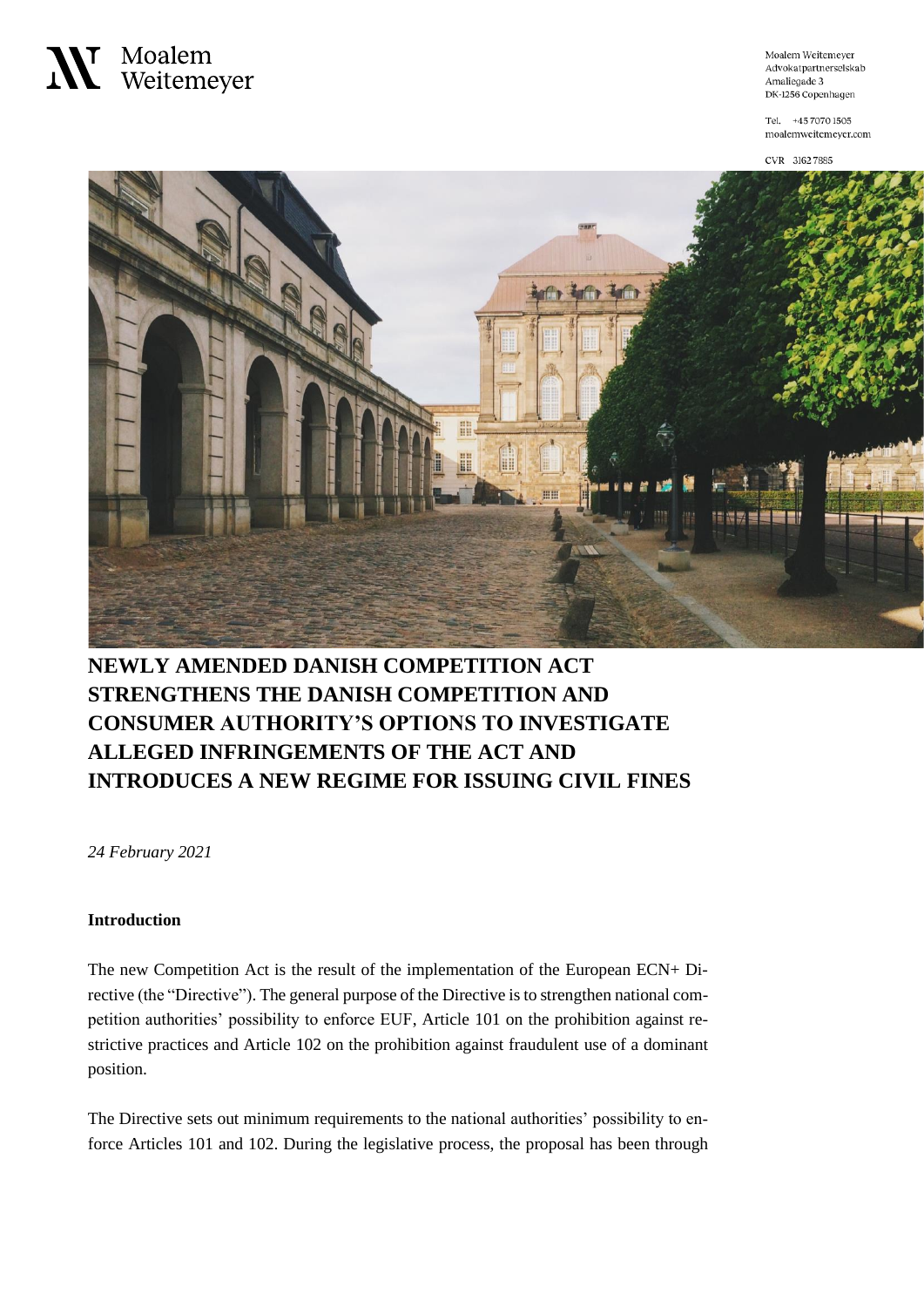# ¶ Moalem<br>▲ Weitemeyer

consultation procedures and has been subject to objections from the market, especially due to concerns about the legal rights of the companies.

In addition to introducing minimum requirements in accordance with the Directive, the Act has also undergone a general update. Below are some of the main amendments to the new Competition Act.

#### **Implementation of a Civil Fine System**

Until now, all cases related to competition law infringements and potential fining of a company have been handled as criminal cases. Another baseline assumption has been that decisions made by the Competition and Consumer Authority (the "Competition Authority") may not be handled by the courts before the case has been reviewed by the Competition Council.

Furthermore, for civil cases in which competition law is highly relevant, such claims are to be handled by the Maritime and Commercial Court, except if otherwise agreed among the parties. Criminal cases regarding competition law infringements are currently handled by The Public Prosecutor for Special Economic and Public Crime ("SØIK").

One significant change to the current regime is that the parties may decide whether they wish to have the case reviewed by the Competition Council or taken directly to the courts.

Further, under the new regime the Competition Authority may bring claims against companies and groups of companies to the courts as a civil case in order to be able to issue civil fines. Criminal cases will remain under the authority of SØIK.

The change implies that the Competition Authority may bring cases on competition law infringements before the Danish courts, which means that any company may be imposed civil fines by the court within the frame of civil law and under observation of the legal rights according to civil and EU law.

As this change of procedures will lead to new procedures in the Competition Authority, the Competition Authority has established a new division named the Office of Competition Law, Investigations and Litigation (in Danish: "Center for Konkurrencejura, Efterforskning og Proces") to handle such new matters.

There is no intention to change the size of the fines.

#### **Extension of the Competition Authority's Powers**

Under the new regime, the Competition Authority will have extended power and authority to investigate possible competition law infringements.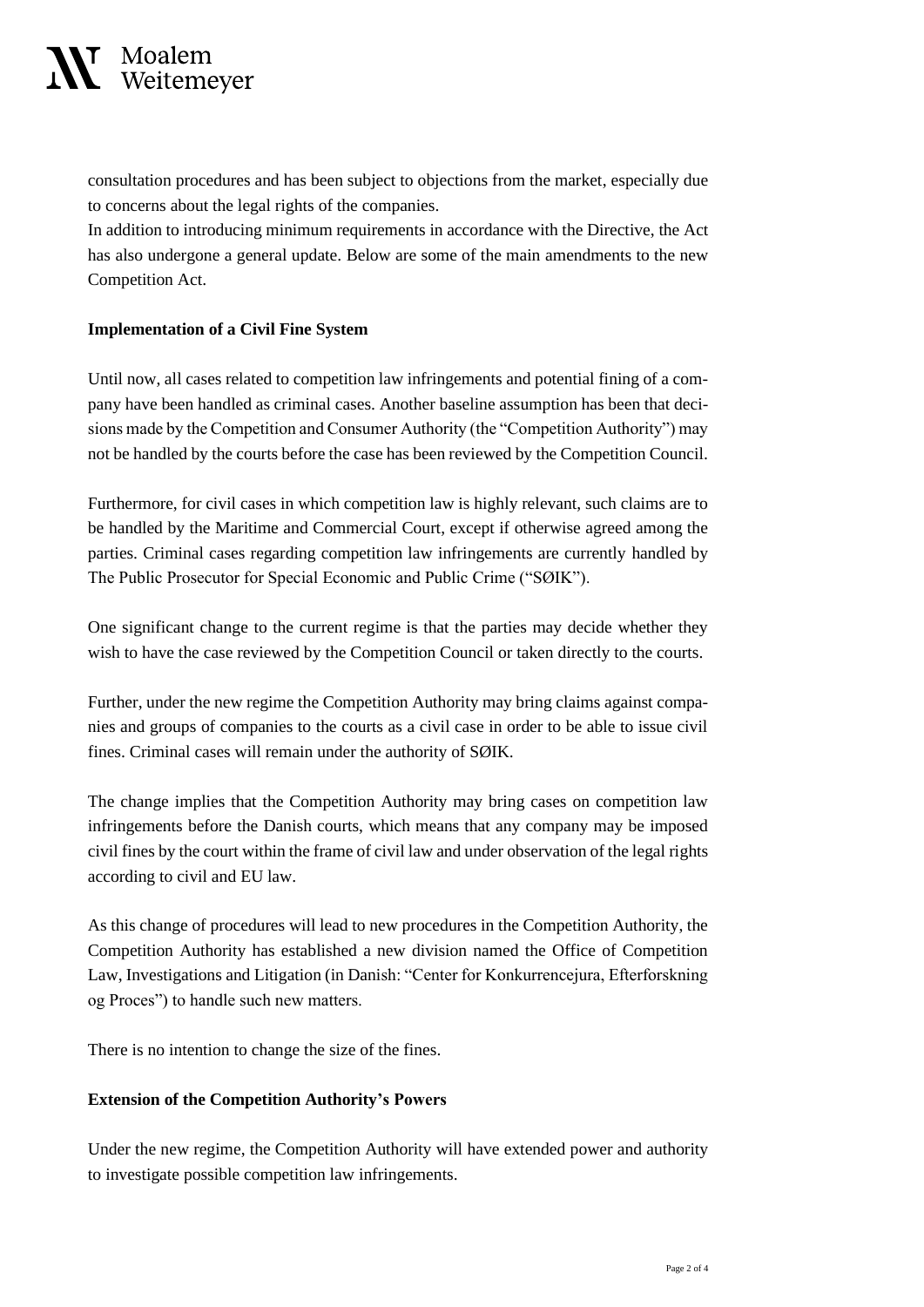## **⊺** Moalem<br>⊾ Weitemeyer

The new rules provide that the Competition Authority may require information and documentation, and for individuals to participate in interviews. Under certain circumstances, the Competition Authority may perform dawn raids. The possibility to perform a dawn raids, however, only applies to companies. Accordingly, if the subject of the investigation is a natural person, SØIK will remain the only authority with the power to search their private home.

#### **Additional Amendments**

In addition to the above, parent companies are potentially more at risk to be considered liable for infringements committed by a subsidiary, such as the subsidiary's infringement of Articles 101 and 102, provided that the parent company and the subsidiary are considered as one financial unit.

To ensure that the Competition Authority acts independently, the new regime sets up regulation for employees of the Competition Authority and members of the Competition Council, meaning that such employees or members are prevented from changing positions so as to continue to engage in the same matter, e.g. as a legal representative, if such change of position implies a risk of a conflict of interest. Violations of this provision may be fined.

The amended Act will come into force 4 February 2021.

#### **Our Comments**

The amendments constitute comprehensive procedural changes to the procedures as they have been known thus far.

The new regime implies that the Competition Authority will no longer need to involve the police to issue fines as the Competition Authority will be able to take the infringing company directly to court.

Part of the intention of this new process is to make it more effective and to avoid involving more authorities than necessary. It is, however, unclear if this will be the case.

The new rules mean that civil cases and criminal cases will be handled according to two different respective procedures. Criminal cases will likely have to await the results of any relevant civil case, which could lead to a prolongation of the duration of such cases.